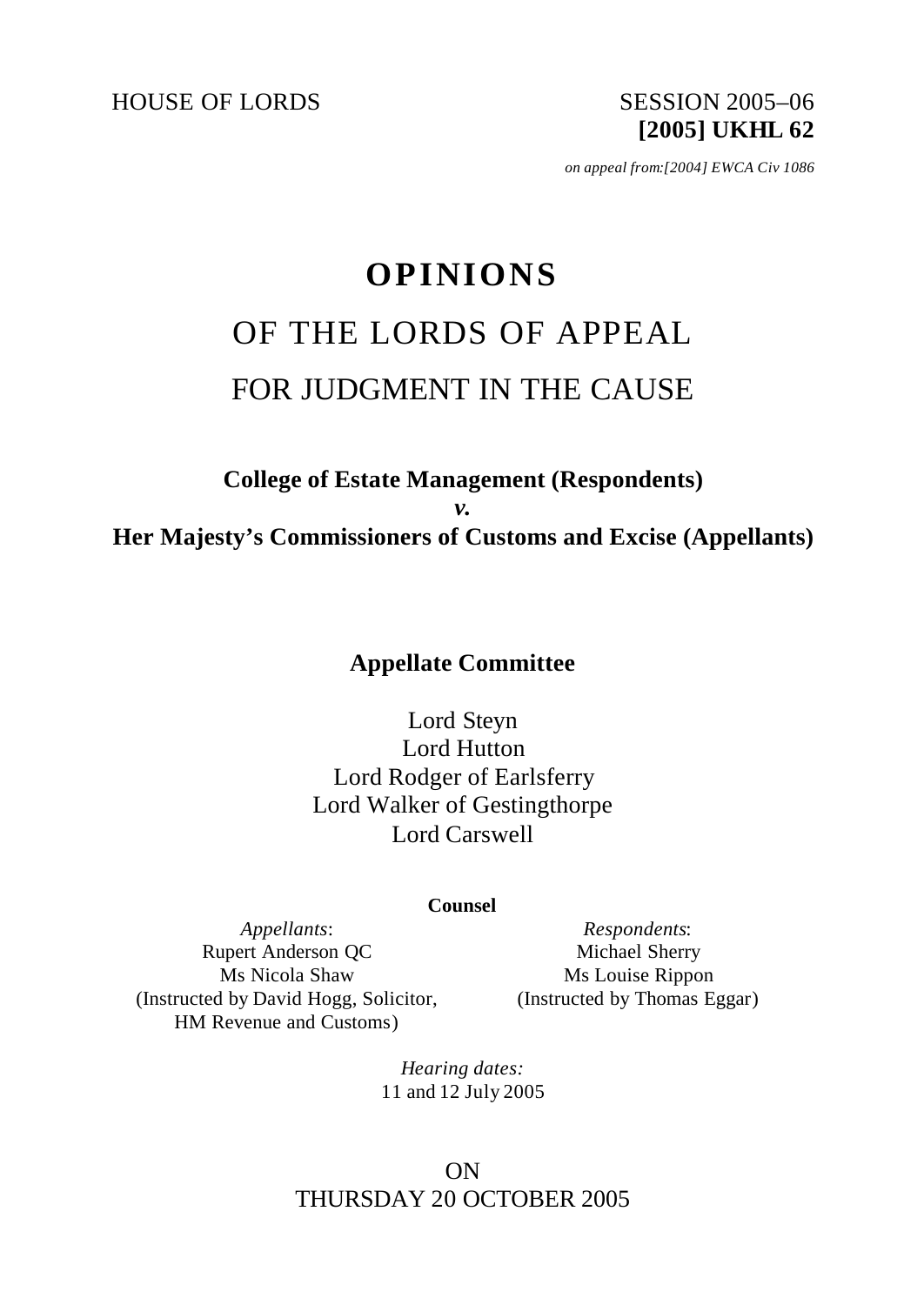#### **HOUSE OF LORDS**

# **OPINIONS OF THE LORDS OF APPEAL FOR JUDGMENT IN THE CAUSE**

# **College of Estate Management (Respondents)** *v.* **Her Majesty's Commissioners of Customs and Excise (Appellants)**

#### **[2005] UKHL 62**

## **LORD STEYN**

My Lords,

1. I have read the opinion of my noble and learned friend Lord Walker of Gestingthorpe. I agree with his analysis of the case. I would also allow the appeal.

## **LORD HUTTON**

My Lords,

2. I have had the advantage of reading in draft the opinion of my noble and learned friend Lord Walker of Gestingthorpe. I agree with it and for the reasons which he gives I would also allow the appeal.

#### **LORD RODGER OF EARLSFERRY**

My Lords,

3. I have had the advantage of considering in draft the speech which my noble and learned friend, Lord Walker of Gestingthorpe, is to deliver. I agree with it but add some short observations of my own since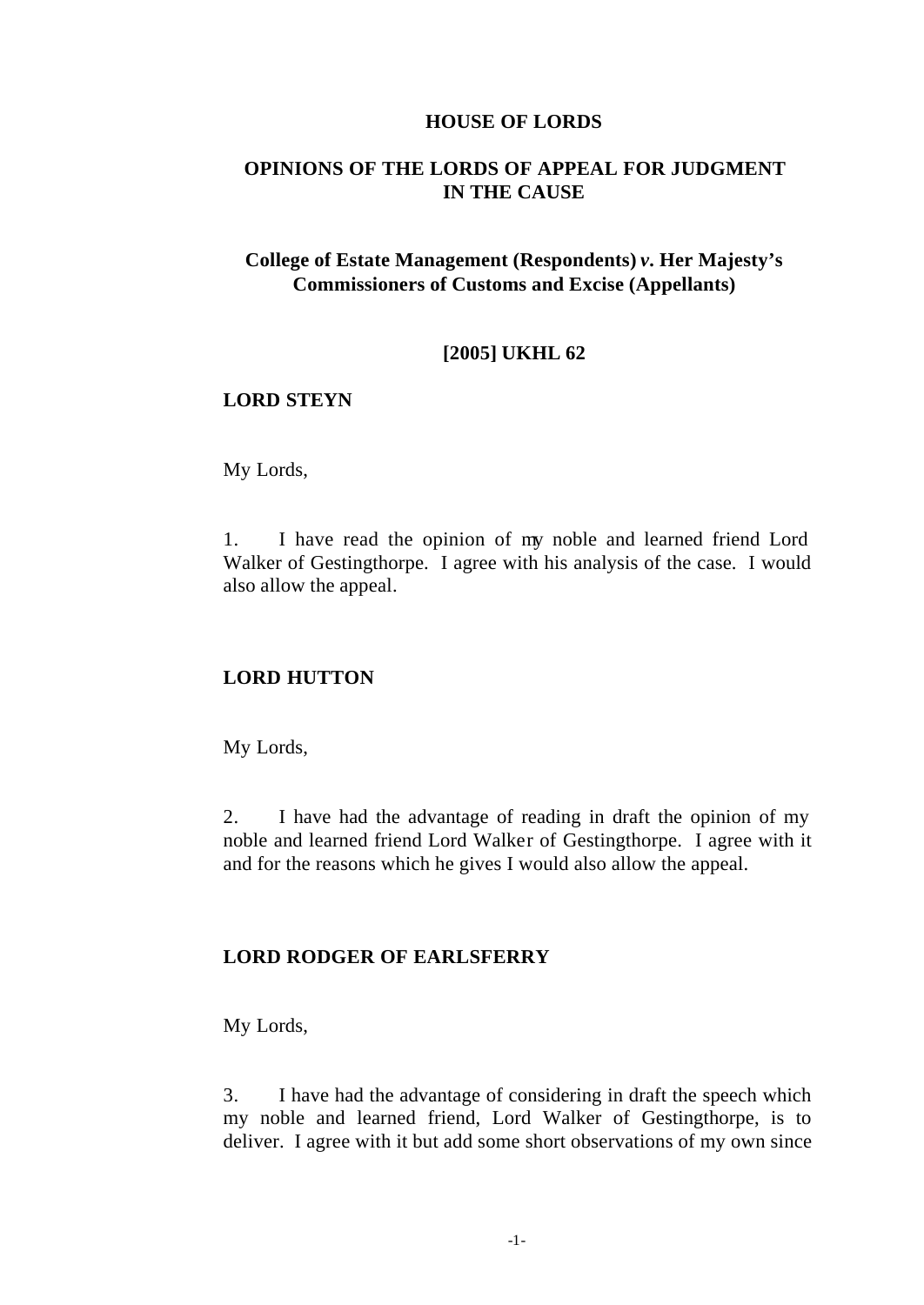the House is to allow the appeal while rejecting one of the main planks in the Commissioners' argument in support of it.

4. Article 13A(1)(i) of Council Directive 77/388/EEC ("the Sixth Directive") requires member states to exempt from value added tax inter alia young people's education and vocational training, including the supply of services and of goods closely related thereto, if provided by certain bodies. The United Kingdom has complied with this obligation by enacting section 31(1) of, and Group 6 in schedule 9 to, the Value Added Tax Act 1994 ("the Act") which make the provision by an eligible body of education an exempt supply (item no  $1(a)$ ). Also exempt (item no 4) is the supply by the eligible body of any goods or services, other than examination services, which are closely related to the provision of education, provided that the goods or services are for the direct use of the student receiving the principal supply. If, therefore, the only issue in a given case were whether the supply by an eligible body of printed course materials to its students was an exempt supply, a satisfactory answer might well be found simply by applying these provisions without analysing the situation more deeply. The issue in the present case is somewhat more complex, however.

5. Article 17 of the Second VAT Directive (67/228/EEC) and article 28 of the Sixth Directive permit member states to provide for exemptions, with refund of the tax paid at the preceding stage, for clearly defined social reasons and for the benefit of the final consumer. The United Kingdom has taken advantage of this permission by enacting section 30(1) and (2) of the Act, which introduce the concept of zerorated supplies into our domestic law. Section 30(1) provides that where a taxable person supplies goods or services and the supply is zero-rated, then, whether or not VAT would be chargeable on the supply apart from that section, no VAT is to be charged on the supply but it is to be treated in all other respects as a taxable supply, and the rate at which VAT is treated as charged on the supply is to be nil. In effect, therefore, if a taxable person makes a supply which is exempt but also zero-rated, the supply is to be treated as a taxable supply. The result is that the taxable person is entitled to deduct input tax which is attributable to that supply, whereas he would not be entitled to do so if the supply were merely an exempt supply. By virtue of section 30(2) and schedule 8, Group 3, a supply of books (item no 1) is zero-rated.

6. In the present case it is agreed that the College are an eligible body for the purposes of Group 6 in schedule 9 and that they provide education. It is also not in dispute that, as a matter of fact, the College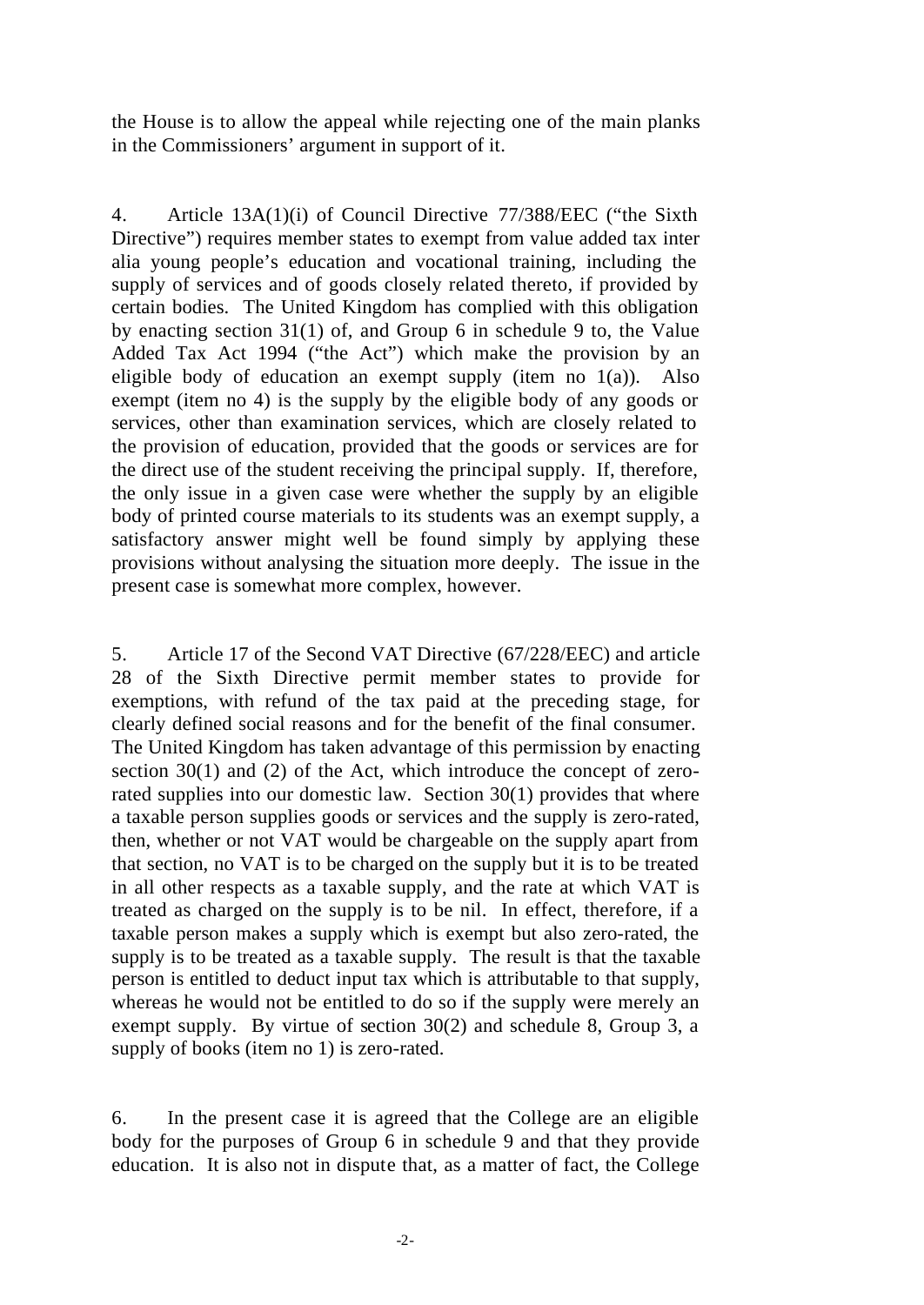send their students printed materials which they are expected to study. The College contend, accordingly, that they supply education in terms of section 31(1) and schedule 9, but that they also supply the students with books (comprising the printed materials), in terms of section 30(2) and schedule 8. By virtue of section  $30(1)$ , the supply of the printed materials should therefore be treated as a taxable supply and the College should be entitled to deduct the input tax attributable to that supply. The Commissioners do not dispute that the printed materials could constitute "books" for the purposes of schedule 8. They contend, however, that the College make only a single supply, viz a supply of education. That supply is exempt. Since there is accordingly no taxable supply, there is no basis for the College to recover input tax. The core issue in the appeal is, therefore, whether the College make a single (exempt) supply of education or whether they also make a distinct zero-rated supply of books to their students.

7. Broadly similar questions have come before the courts on many occasions and have generated a considerable number of reported decisions. Recently, however, in *Beynon & Partners v Commissioners of Customs & Excise* [2005] 1 WLR 86, 90–91, para 19, Lord Hoffmann drew attention to the restatement of principle by the Court of Justice in *Card Protection Plan Ltd v Customs and Excise Commissioners* (Case C-349/96) [1999] 2 AC 601 and suggested that, in future, it would not be necessary to go back any further. He went on to cite paras 27–29 of the judgment of the Court of Justice and to quote para 30. Precisely because of the importance of the Court's statement of principle, the terms of those paragraphs require careful scrutiny.

8. In the English translation, [1999] 2 AC 601, 627, paras 29 and 30 read:

"29. In this respect, taking into account, first, that it follows from article 2(1) of the Sixth Directive that every supply of a service must normally be regarded as distinct and independent and, secondly, that a supply which comprises a single service from an economic point of view should not be artificially split, so as not to distort the functioning of the VAT system, the essential features of the transaction must be ascertained in order to determine whether the taxable person is supplying the customer, being a typical consumer, with several distinct principal services or with a single service.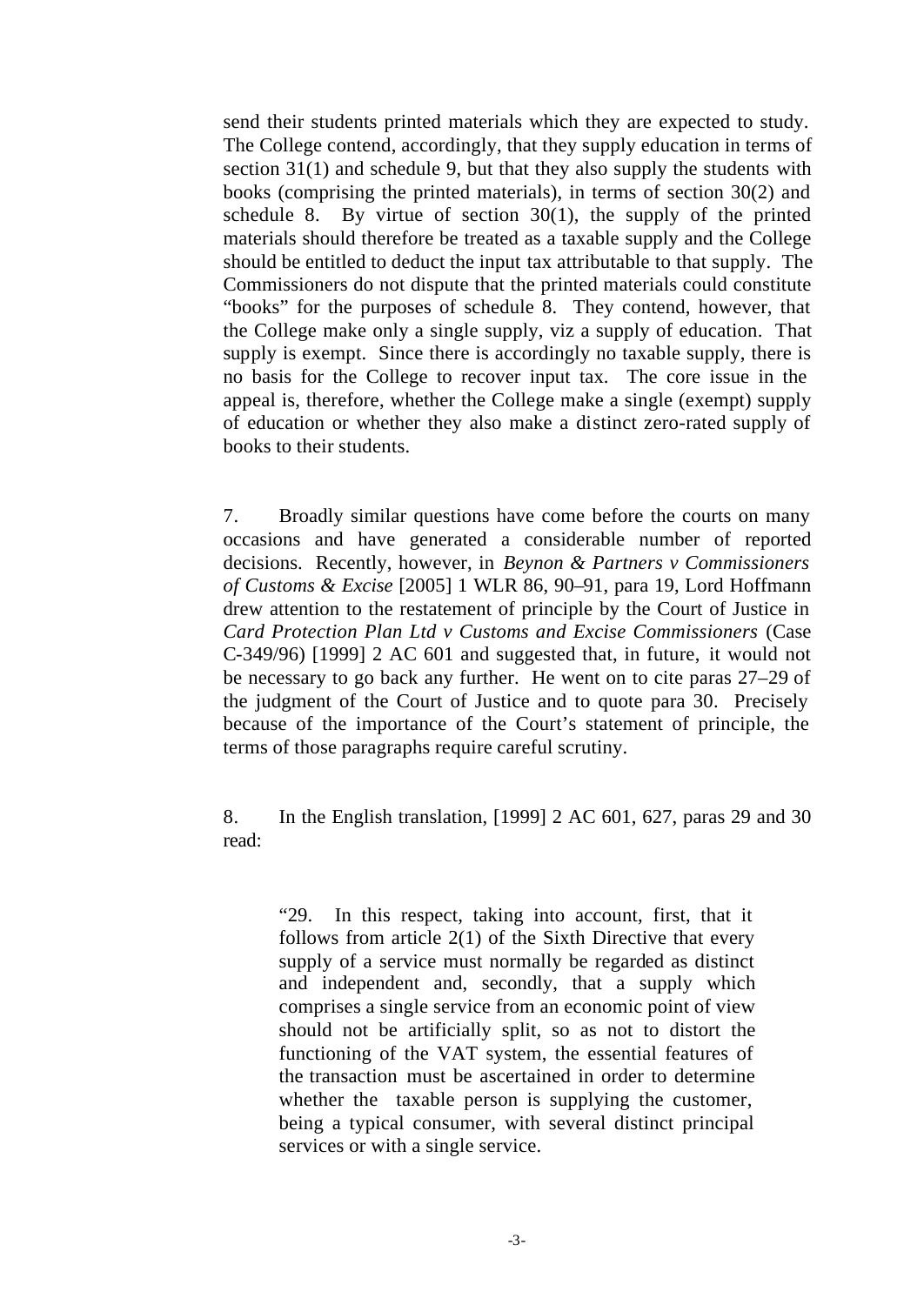30. There is a single supply in particular in cases where one or more elements are to be regarded as constituting the principal service, whilst one or more elements are to be regarded, by contrast, as ancillary services which share the tax treatment of the principal service. A service must be regarded as ancillary to a principal service if it does not constitute for customers an aim in itself, but a means of better enjoying the principal service supplied: *Customs and Excise Commissioners v Madgett and Baldwin (trading as Howden Court Hotel*) (Joined Cases C-308/96 and 94/97) [1998] STC 1189, 1206, para 24."

The last part of para 29 is a little surprising because it suddenly talks about the taxable person supplying several distinct "services" or a single "service", when up until then the question has been whether there has been more than one supply or just a single supply. Then, at the beginning of para 30, the court goes on to give, as one particular situation in which there is a single "supply", the case where one or more elements are to be regarded as constituting the principal "service", while one or more elements are to be regarded as ancillary "services" which share the tax treatment of the principal "service". Again, consistency, and the very nature of the legal problem, would suggest that, strictly speaking, the question is what constitutes a single "supply".

9. These slight anomalies in the analysis and language are not to be found in the French text, Recueil, p I-1013, points 29 et 30, which is, of course, the text drafted by the Court:

"29. A cet égard, compte tenu de la double circonstance que, d'une part, il découle de l'article 2, paragraphe 1, de la sixième directive que chaque prestation de service doit normalement être considérée comme distincte et indépendante et que, d'autre part, la prestation constituée d'un seul service au plan économique ne doit pas être artificiellement décomposée pour ne pas altérer la fonctionnalité du système de la TVA, il importe de rechercher les éléments caractéristiques de l'opération en cause pour déterminer si l'assujetti livre au consommateur, envisagé comme un consommateur moyen, plusieurs prestations principales distinctes ou une prestation unique. 30. Il convient de souligner qu'il s'agit d'une prestation unique notamment dans l'occurrence où un ou plusieurs éléments doivent être considérés comme constituant la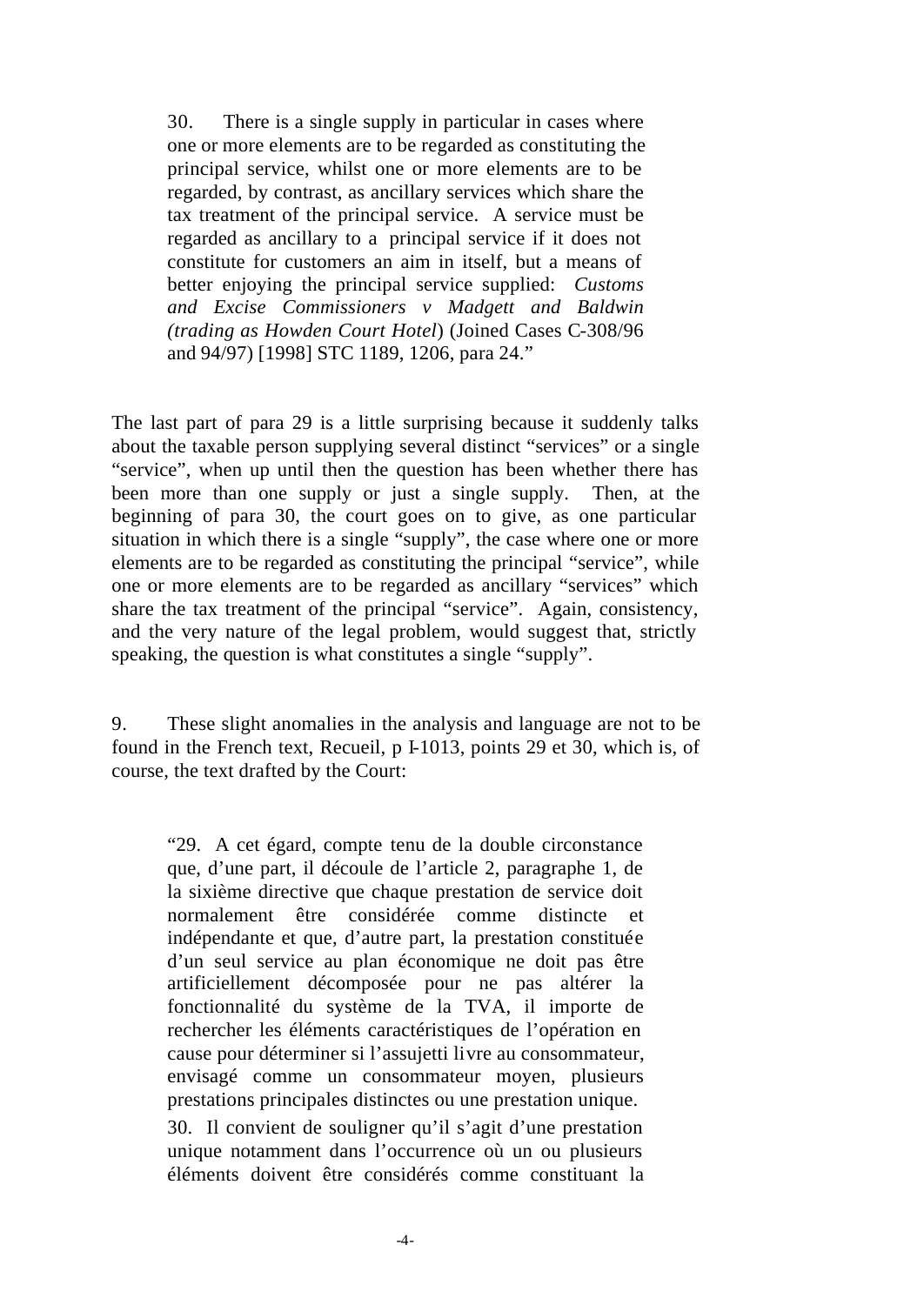prestation principale alors que, à l'inverse, un ou des éléments doivent être regardés comme une ou des prestations accessoires partageant le sort fiscal de la prestation principale. Une prestation doit être considérée comme accessoire à une prestation principale lorsqu'elle ne constitue pas pour la clientèle une fin en soi, mais le moyen de bénéficier dans les meilleures conditions du service principal du prestataire (arrêt du 22 octobre 1998, Madgett et Baldwin, C-308/96 et C-94/97, Rec, p I-6229, point 24)."

Here the usage is consistent and, at all stages, the question is identified as being whether the taxable person is making several distinct principal "supplies" (prestations) or a single "supply" (prestation). At the beginning of para 30 the Court says that it is useful to emphasise that there is a single supply (prestation) where one or more elements are to be regarded as constituting the principal "supply" (prestation) while one or more (other) elements are to be regarded as an ancillary supply or as ancillary "supplies" (prestations) which share the tax treatment of the principal service.

10. Many, perhaps most, situations will be straightforward and it will be possible to identify a single supply which the taxpayer makes. The appropriate tax treatment is determined accordingly. In paras 29 and 30 the Court of Justice is not concerned with simple situations of that kind but with more complex situations where the transaction involves more than one element: then the question is whether, for tax purposes, there is a single supply or more than one supply. As the Court points out in para 29, every supply of a service must normally be regarded as distinct and independent. Nevertheless, in the opening sentence of para 30, the Court makes clear that there are cases where the taxpayer is to be regarded as making a single supply even though it comprises more than one element. The Court chooses to highlight the case where there is a principal supply and an ancillary, or accessory, supply. But, since the Court envisages that the principal supply may itself comprise more than one element, plainly, in cases where there is no ancillary supply, a single supply may still be made up of more than one element. So where a taxpayer is involved in a transaction in which he performs several services, none of which can be singled out as the dominant or principal supply, it may nevertheless be necessary to consider whether, for tax purposes, they are properly to be regarded as elements of a single supply. The supply of restaurant services is one example: *Faaborg-Gelting Linie A/S v Finanzamt Flensburg* (Case C-231/94) [1996] ECR I-2395.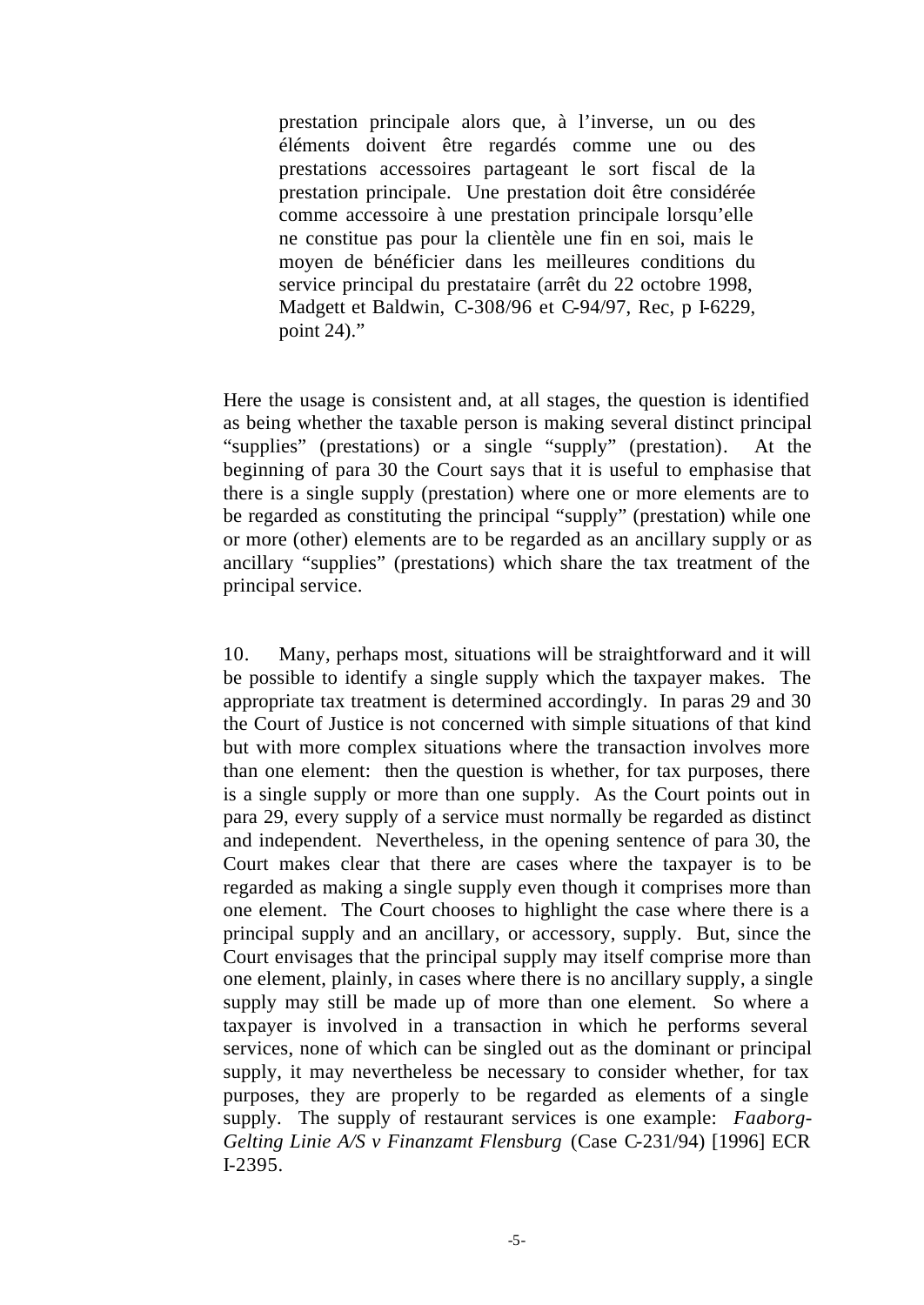11. The point would scarcely be worth re-emphasising, were it not for the position adopted by the Commissioners in this case. They persuaded both the tribunal and Lightman J that the supply of the printed materials by the College was ancillary to the College's principal supply of education. They advanced an argument to that effect in support of their appeal to your Lordships' House. But it is hard to swallow. After all, the tribunal found as a fact that the average student was expected to spend about 94% of his time using the printed materials. Taken together, the remaining elements, including face-to-face teaching and sitting examinations, counted for only 6% of the average student's time. Supplying the printed materials for the students to study was therefore, by far, the main method by which the College provided them with an education. By contrast, as the Court indicated in *Card Protection*, at para 30, an element is properly to be regarded as ancillary where it is not the principal supply but is accessory to it and so shares the tax treatment of the principal supply. Not surprisingly, in *Commissioners of Customs and Excise v Madgett and Baldwin* (C-308/96 and C-94/97) [1998] ECR I-6229, 6259, para 24, the Court envisaged that the ancillary supply would account for a small proportion of the price of the transaction as a whole and would not constitute for customers an aim in itself, but a means of better enjoying the principal service supplied by the trader. In the present case, however – leaving aside any allocation of a proportion of the price - it would be highly artificial, to say the least, to describe the printed materials as nothing more than a means for the students the better to enjoy the education supplied by the College. In reality, those materials were the means by which the students obtained most of their education.

12. But the mere fact that the supply of the printed materials cannot be described as ancillary does not mean that it is to be regarded as a separate supply for tax purposes. One has still to decide whether, as a matter of statutory interpretation, the College should properly be regarded as making a separate supply of the printed materials or, rather, a single supply of education, of which the provision of the printed materials is merely one element. Only in the latter event is there a single exempt supply, to which section 31(1) of the Act applies and section 30(1) does not apply. The answer to that question is not to be found simply by looking at what the taxable person actually did since ex hypothesi, in any case where this kind of question arises, on the physical plane the taxable person will have made a number of supplies. The question is whether, for tax purposes, these are to be treated as separate supplies or merely as elements in some over-arching single supply. According to the Court of Justice in *Card Protection*, at para 29, for the purposes of the directive the criterion to be applied is whether there is a single supply "from an economic point of view". If so, that supply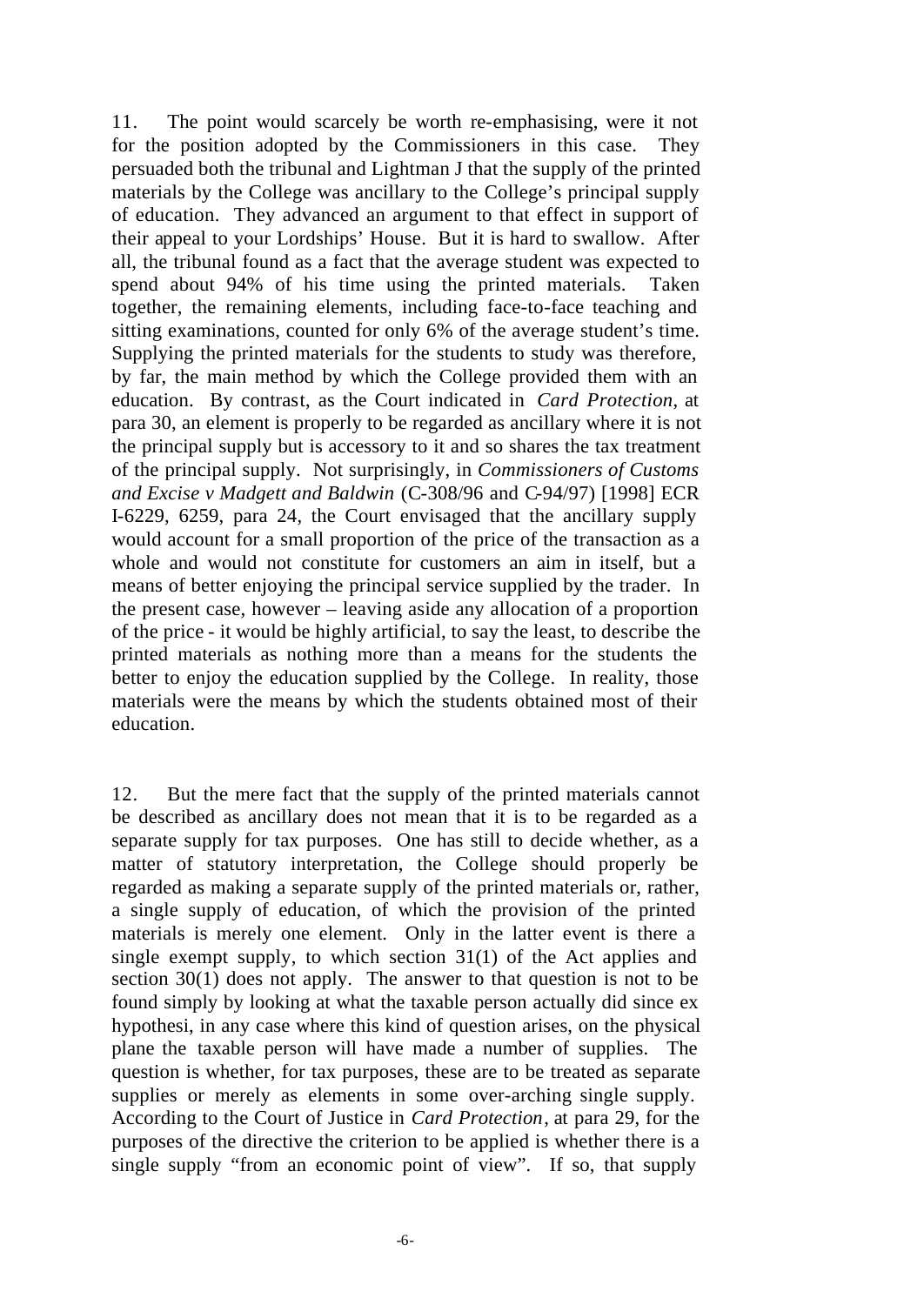should not be artificially split, so as not to distort (altérer) the functioning of the value added tax system. The answer will accordingly be found by ascertaining the essential features of the transaction under which the taxable person is operating when supplying the consumer, regarded as a typical consumer. Since the 1994 Act has not adopted any different mechanism to give effect to this aspect of the directive, the same approach must be applied in interpreting the provisions of the Act. The key lies in analysing the transaction.

13. In the present case the tribunal, having taken into account all the factors, concluded that the College made one supply, the provision of education. In my view, the tribunal were entitled to reach that conclusion on the basis of the findings which they made - especially their finding that the students took the courses in order to obtain the relevant qualification offered by the College. The transaction was therefore one which gave the students the opportunity, by successfully studying the printed materials and completing the other necessary steps, to obtain a valuable qualification. That was what the students were purchasing. For the reasons given by Lord Walker, I am accordingly satisfied that the Court of Appeal erred in disturbing the tribunal's conclusion. On that basis the College made no zero-rated supply of books in terms of section 30(1) of the Act. The appeal should accordingly be allowed.

## **LORD WALKER OF GESTINGTHORPE**

My Lords,

#### *Introduction*

14. This appeal raises yet again the issue of how a transaction should be characterised for the purposes of value added tax ("VAT"). The respondent, the College of Estate Management ("the College") is a wellrespected incorporated charity which teaches professional skills by distance-learning—that is, largely by providing its students with specially-prepared written material for them to study on their own. (That is a most inadequate summary of the facts, and I shall have to set out the Tribunal's careful findings of fact in much more detail; but it gives a rough idea of the point at issue.) The appellants, the Commissioners for HM Revenue and Customs ("the Commissioners") contend that the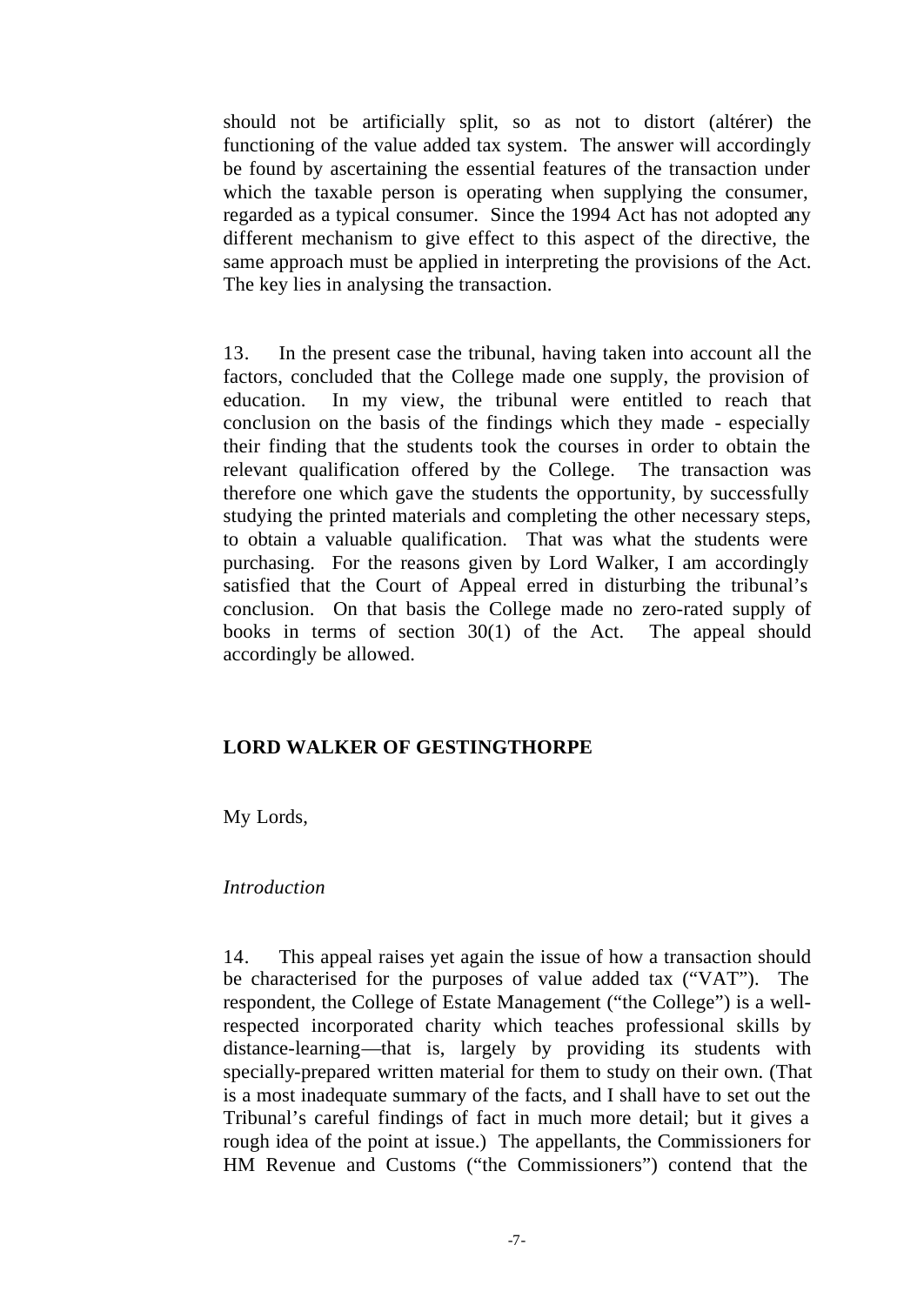College made to each of its students a single supply of educational services, and that those services were exempt under section 31 of, and Group 6 of Schedule 9 to, the Value Added Tax Act 1994 ("VATA 1994"), giving effect to article 13A(1)(i) of the Sixth Directive (77/388/EEC). The College contends that it made to each student separate supplies of goods (the written material) and services (the remainder of the educational package) and that the supply of goods was zero-rated under section 30 of, and Group 3 of Schedule 8 to VATA 1994, giving effect to the derogation permitted by article 17 of the Second Directive (67/228/EEC) and article 28 of the Sixth Directive (both of which use the expression "exemptions with refund of tax" for what the United Kingdom legislation calls zero-rating).

15. The practical importance of this issue is apparent from the Community expression "exemption with refund of tax." If an enterprise makes no supplies except exempt supplies, it receives no output tax against which to set the input tax which it has paid in carrying on its activities, and it is in the position of a consumer which has to bear the burden of the input tax itself. If an enterprise makes no supplies except zero-rated supplies, it receives no output tax but is nevertheless able to treat each supply which it makes as a taxable supply and obtain a refund of the input tax which it has paid to its own suppliers. That is the effect of sections 25(3) and 30(1) of VATA 1994. If an enterprise makes both exempt and zero-rated supplies it will be in an intermediate position. The details of this are complicated and it is unnecessary to go into them, but the enterprise will almost always be better off financially if it can establish that some of its supplies are zero-rated, and that is what the College has been trying to achieve in this litigation.

16. The College's appeal was dismissed by the Tribunal (Mr Rodney P Huggins and Mr Sunil K Das) on 29 Nove mber 2002: [2003] V& DR165. The College appealed to the Chancery Division of the High Court but its appeal was dismissed by Lightman J on 13 November 2003: [2004] STC235. But its further appeal to the Court of Appeal (Ward and Jacob LJJ and Sir Charles Mantell) was allowed on 11 August 2004: [2004] STC 1471. The Commissioners now appeal to your Lordships' House.

## *The facts*

17. The College was founded in 1919 and incorporated by Royal Charter in 1922 as a college associated with London University. In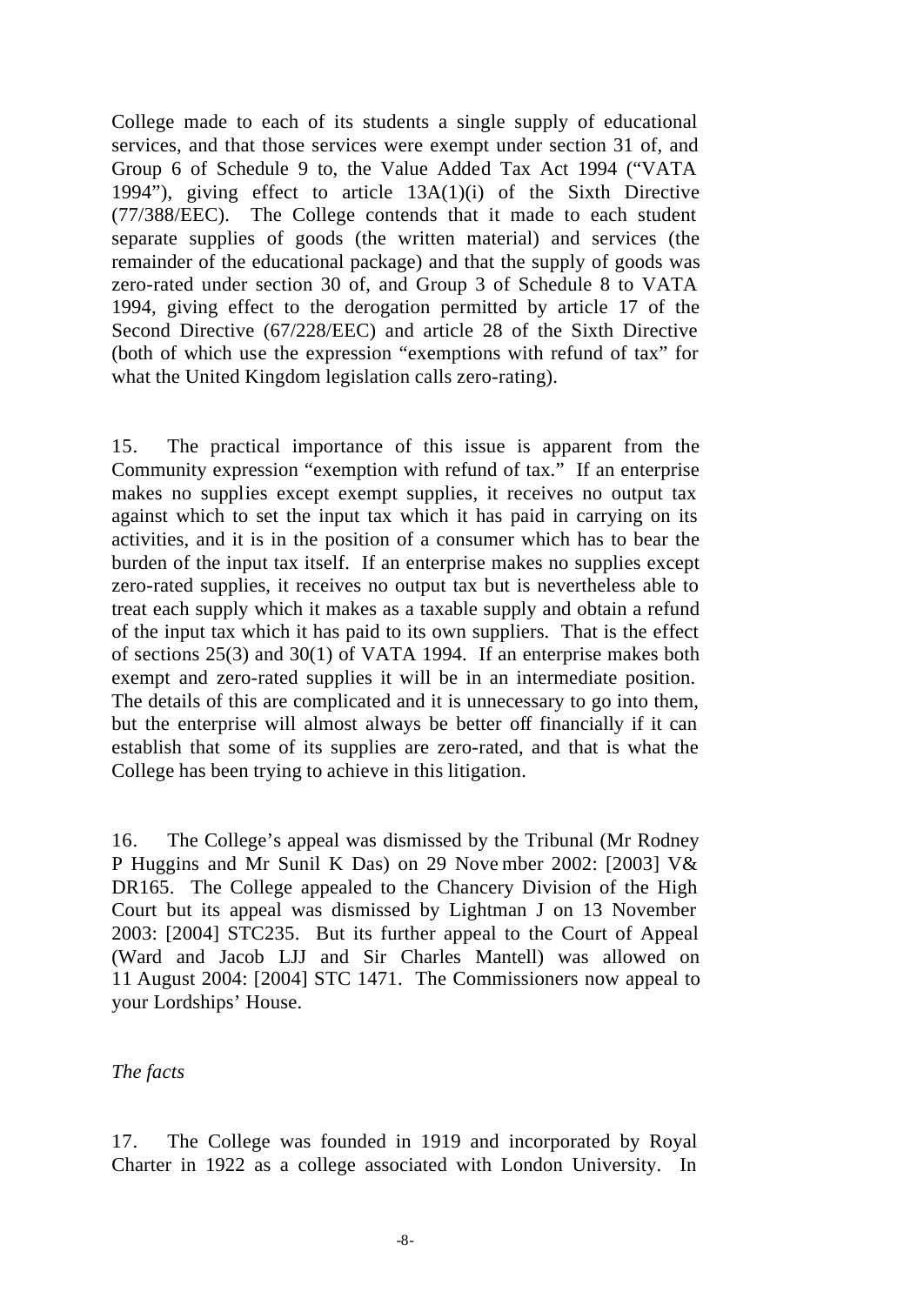1969 it obtained a supplemental charter enabling it to move to and become associated with the University of Reading. That occurred in 1972, and the College is still associated with the University of Reading. It is one of the bodies listed in the Education (Listed Bodies) (England) Order 2000.

18. At the time of its move to Reading the College made a major change in its activities. It stopped taking full-time students to be taught on its premises. Instead it embarked on distance-learning and it has become the leading provider in the United Kingdom of distance-learning courses in the fields of property management and construction. Most of its students are already employed in those fields. Distance-learning enables them to study for qualifications while continuing to earn their living. The College has over 2300 students, about two-thirds of whom are based in the United Kingdom. The average age of the students is 29.

19. The College offers fifteen courses, described as either prequalification or post-qualification. Examples of pre-qualification courses are preparing students for the College's own Diploma in Surveying (which is recognised by the Royal Institution of Chartered Surveyors and corresponding bodies in Hong Kong and Singapore) or for the degree of BSc in Estate Management awarded by the University of Reading. Post-qualification courses of a more advanced and specialised nature are provided for qualified practitioners.

20. The College has over one hundred staff, most of them full-time. All are based in Reading. The academic staff are numerous and undertake assessment of students' written assignments, a limited amount of face-to-face teaching, preparing written material and research.

21. I will set out in their own words the Tribunal's findings of primary fact about the College's educational activities as a provider of distance-learning:

"21. Basically, the teaching provided by the College follows a similar pattern for each course and is designed to reflect the background and time constraints for the majority of the students. There are four main elements as follows:-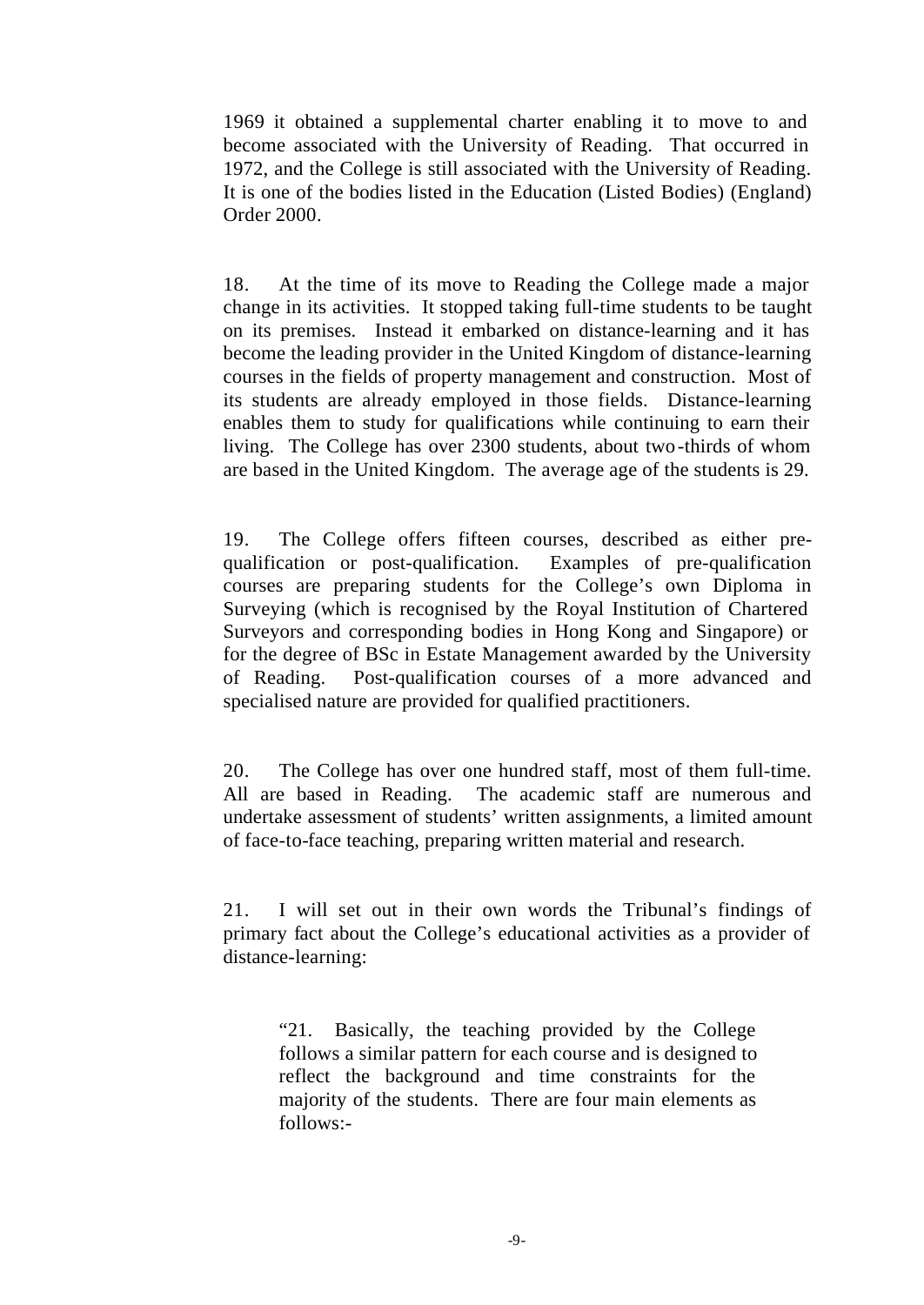- (a) study at home or in the workplace of material provided by the College;
- (b) preparation and submission of assignments;
- (c) attendance at face-to-face teaching sessions; and
- (d) access to the College's virtual learning environment provided on its website including academic forums for students and tutors and access to on-line lecture notes and sources of web-based information.

22. The College provides all necessary materials to enable students to pass their examinations. The majority of materials comprises A4 binders of printed material written, produced and printed at the college's premises at Reading University. Typically, students receive one or two binders per module studied. For most pre-qualification courses, students are expected to study four modules per year. The printed study material may be supplemented by textbooks, audio and video tapes and CD roms.

23. The amount of materials and other methods of communication provided by the College is vast.

24. Study is focused around regular assignments which students are expected to complete. These are submitted to the College for marking and comments. It is possible to pass a course without completing the assignments, although this reduces the chance of success. assignments make up 30% of the mark and the pass mark for each course is 40%. A significant number of students fail to complete all of the assignments.

25. An average student is expected to spend about 94% of their time using the study material provided, 4.5% of their time in face-to-face teaching and 1.5% in sitting examinations.

26. The majority of the direct expenditure of the College relates to the production and distribution of the study materials.

27. Relatively few students follow the exact timetable recommended in each course prospectus. A significant proportion (especially those from overseas) do not attend teaching sessions. The time devoted to study of course material varies according to the student's prior knowledge of the subject area and the amount of study time available.

28. The operating revenues of the College relate primarily to fees for distance-learning courses. Production and distribution of study materials make up the largest single direct cost item in expenditure".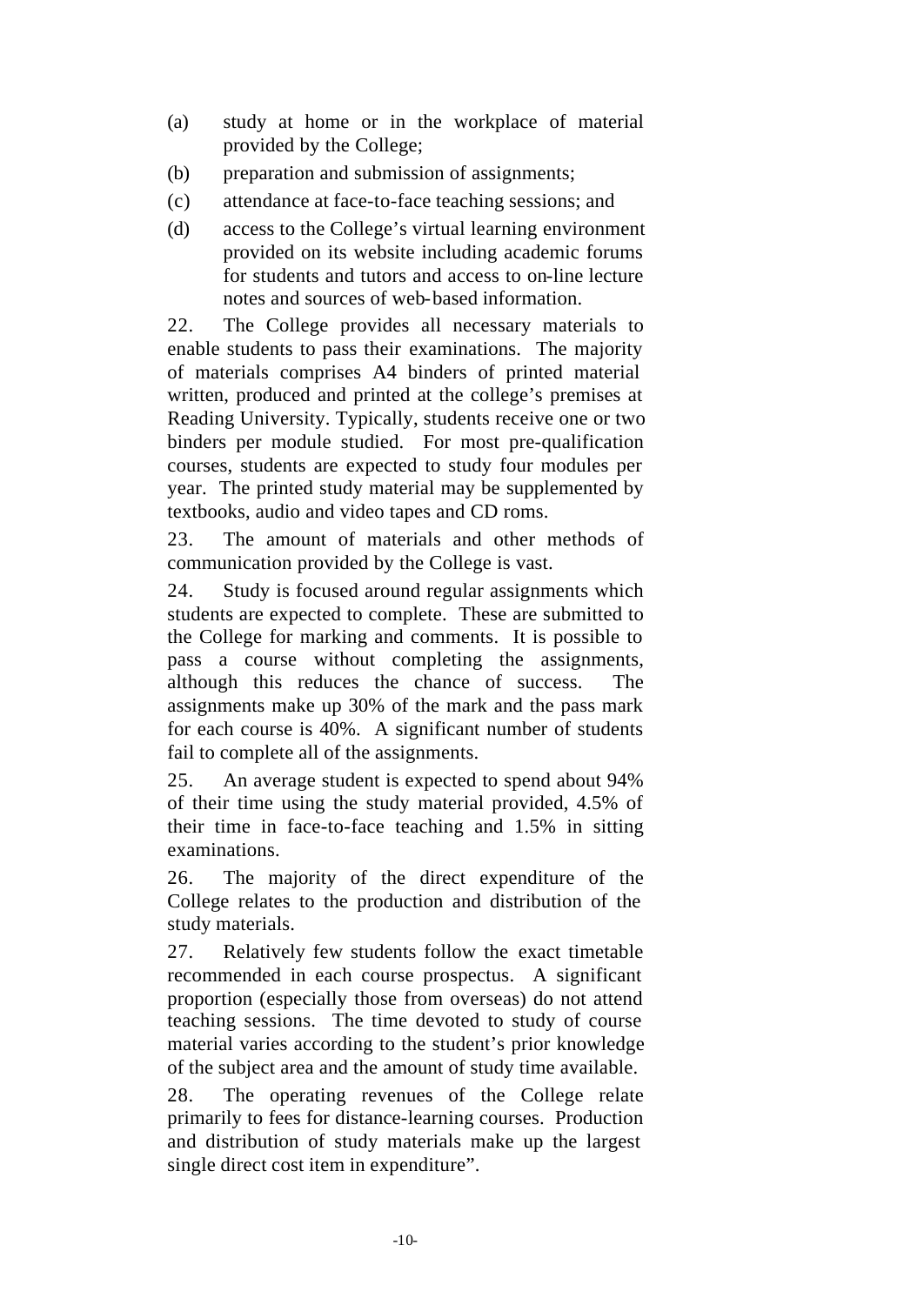22. In reaching these findings the Tribunal had the benefit of oral evidence from Mr Paul Batho (Director of Studies at the College since 2001) and Mr Ronald Stott (the College's Finance Director since 1989). The Tribunal also had a considerable volume of written documentary evidence including prospectuses, accounts and cost analyses, and summaries and examples of course material provided to students. The prospectuses show that fixed inclusive fees (but with some variation as between United Kingdom and overseas students) were payable in advance for each module or block of modules on a course.

#### *The decisions below*

23. The Tribunal's findings of primary fact are not (and could not be) challenged on appeal. But the Tribunal also made a further finding (which the Court of Appeal described as an inference from the primary facts) which is strongly contested. The relevant passage comes after the Tribunal had mentioned (for the purpose of distinguishing) the facts in *International Correspondence Schools Limited v Commissioners of Customs and Excise* (2002) VAT Decision 17622, a Tribunal decision about a commercial business operating on a smaller scale:

"61. The College is in a completely different field and there is no realistic similarity. It is providing education at a high level as an entity.

62. In evidence, Mr Batho recognised that each course qualification was the end that students sought. The course qualifications carry advantage for the students in their specialized professional careers. Mr Sherry argued that the tuition could not possibly be enjoyed without the study materials but the latter can and in a minority of instances were used without face-to-face tuition. That may be the case but we find that on the evidence before us the printed materials are not an end in themselves for the students. Furthermore, only the students can obtain the printed materials; they are not on general sale.

63. In our view, although the means of educating the students relies, principally, on the provision of written materials, this does not detract from the College providing overall a supply of education.

64. We have found that the College employed several means in order to provide education. These include mainly: the written materials, assignments which count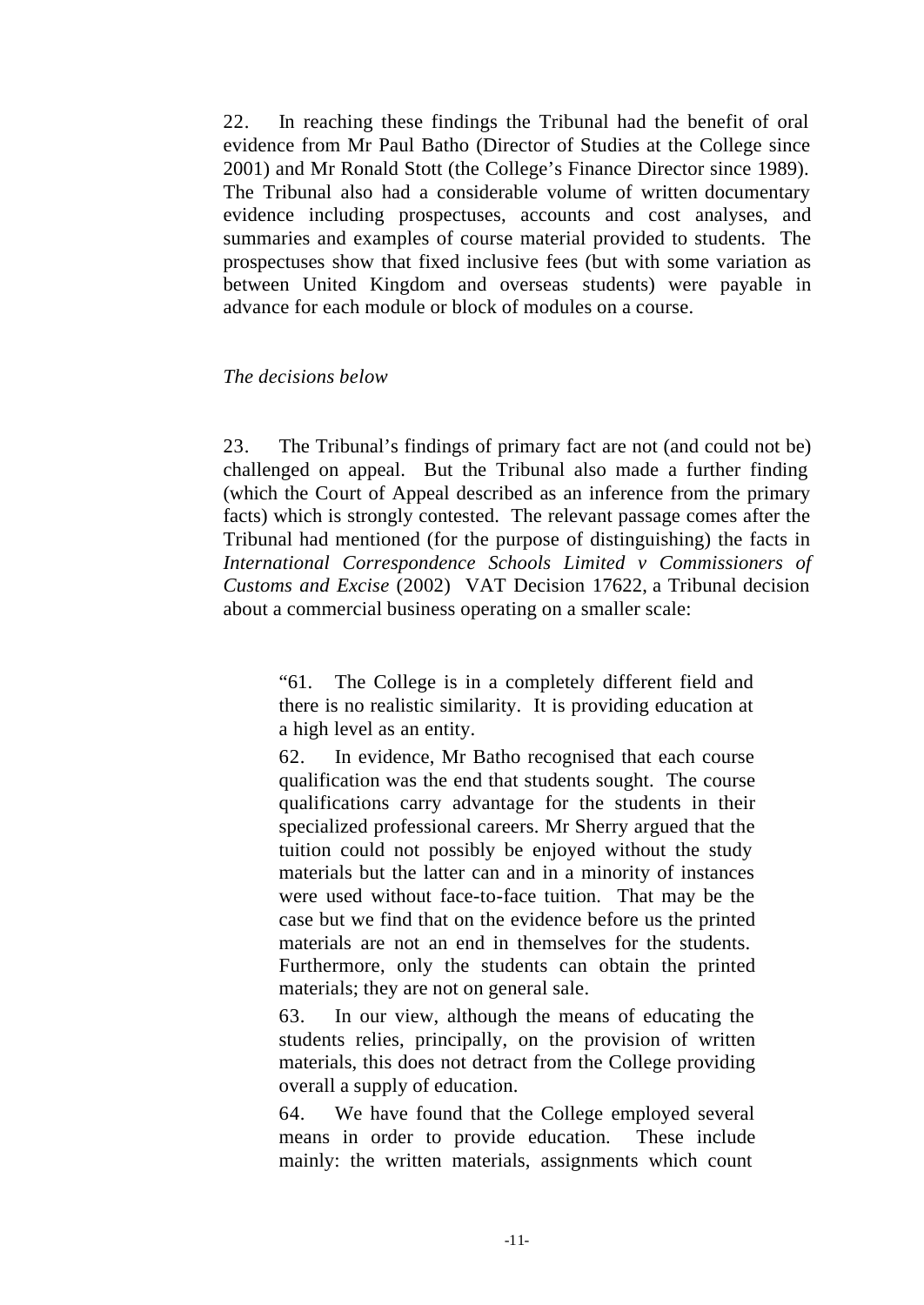towards qualifications and are marked by experts, face-toface teaching sessions, access to the College's website and examinations."

The Tribunal sought to apply the principles laid down by the Court of Justice of the European Communities ("the ECJ") in *Card Protection Plan Limited v Commissioners of Customs and Excise* [1999] 2 AC 601. The Tribunal concluded (para 67) that there was only one supply, which was the provision of education. It added (para 68),

"The supply of the printed materials is an ancillary element and a means of better enjoying the provision of education."

24. On the College's appeal Lightman J also relied on the decisions in *Card Protection Plan* of the ECJ and of this House ([2002] 1 AC 202) when the matter returned from Luxembourg. Lightman J quoted Lord Slynn [2002] 1 AC 202, 212, para 22,

"It is clear from the Court of Justice's judgment that the national court's task is to have regard to the 'essential features of the transaction' to see whether it is 'several distinct principal services' or a single service and that what from an economic point of view is in reality a single service should not be 'artificially split.' It seems that an overall view should be taken and over-zealous dissecting and analysis of particular clauses should be avoided."

Lightman J also referred to the question posed by Lord Slynn at p 213, para 25, that one should ask,

"what is the essential feature of the scheme or its dominant purpose—perhaps why objectively people are likely to want to join it."

25. Lightman J expressed the view, apparently by way of exposition of para 30 of the ECJ's judgment in *Card Protection Plan,* that there are two types of ancillary supplies, which he described ([2004] STC 235, 244, para 34) as either component parts of a single supply, such as food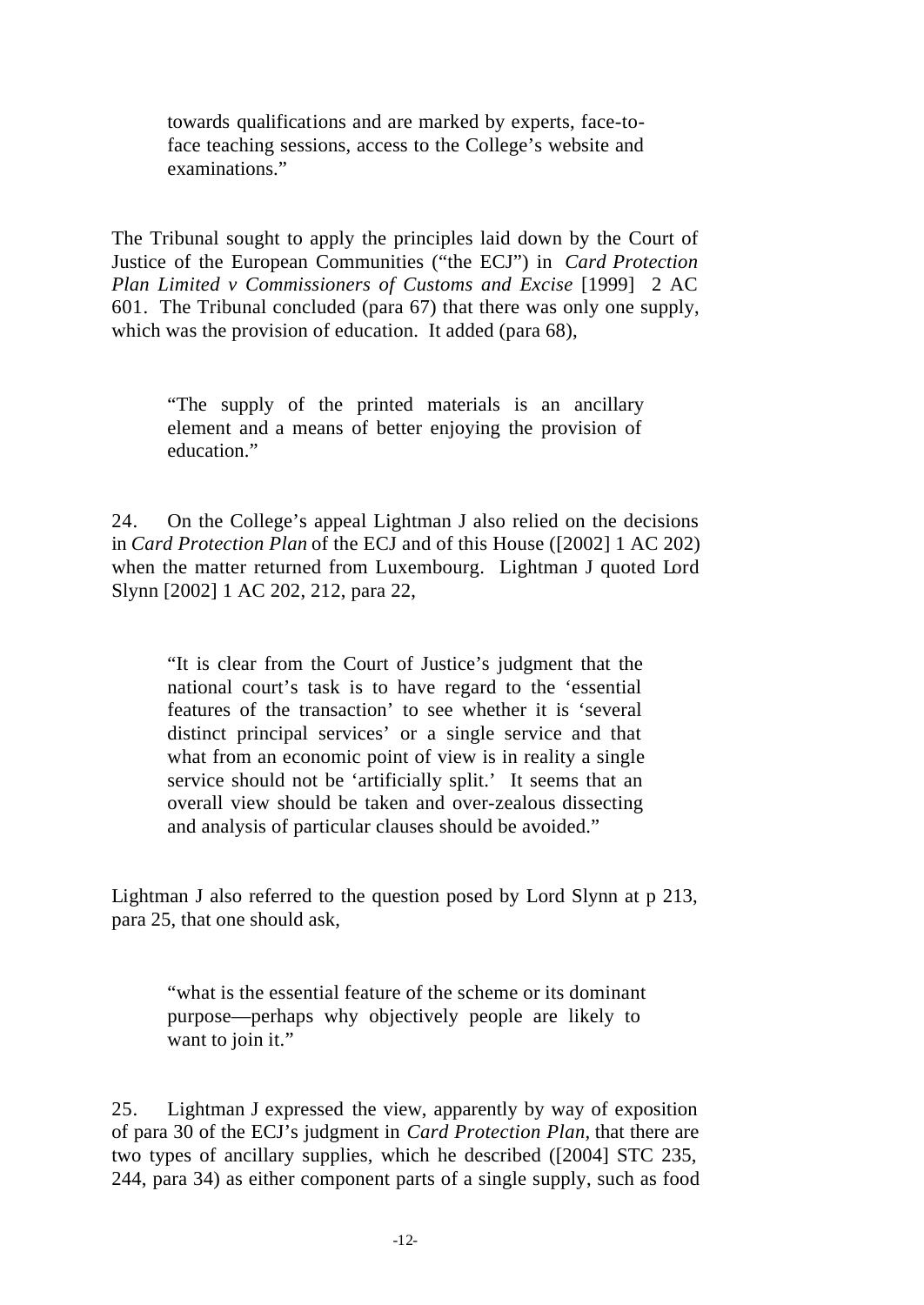in a supply of restaurant services (as in *Faaborg-Gelting Linien A/S v Finanzamt Flensburg* [1996] ECR I-2395) or an "add-on" supply, such as the delivery of a sold car to a purchaser (as in *Commissioners of Customs & Excise v British Telecommunications Plc* [1999] 1 WLR 1376). He concluded, in agreement with the Tribunal, that in this case there was a single indivisible supply of education and examination services, and he dismissed the appeal.

26. The Court of Appeal allowed the appeal in a single judgment delivered by Ward LJ, with whom Jacob LJ and Sir Charles Mantell agreed. Ward LJ did not have the advantage of Lord Hoffmann's observations, made three months later, in *Beynon & Partners v Commissioners of Customs & Excise* [2005] 1 WLR 86,90-91, para 19, to the effect that since the decision of the ECJ in *Card Protection Plan,* which gave authoritative guidance on this point, there is no advantage in referring to earlier cases and their citation should be discouraged. Ward LJ referred to a large number of authorities and extracted an anthology of citations which he regarded as standing out as "litmus tests." He sought to apply these principles in the last four paragraphs of his judgment, beginning (at the outset of para 44) with the statement,

"There clearly was a separate supply of goods, namely the printed material from which the students were to prepare their assignments and study for their examinations."

He considered that the supplies separated out easily and naturally into supplies of goods and services.

27. Ward LJ then asked himself whether the supply of written material was ancillary to the other supply of education. He said ([2004] 1471, 1484, para 45),

"The Tribunal's conclusion that the printed materials were not an end in themselves for the students is, however, an inference to be drawn from the primary facts which this Court is as capable of deciding as the Tribunal was. Ultimately it is a question of law what the essential object [or] character of this contract was."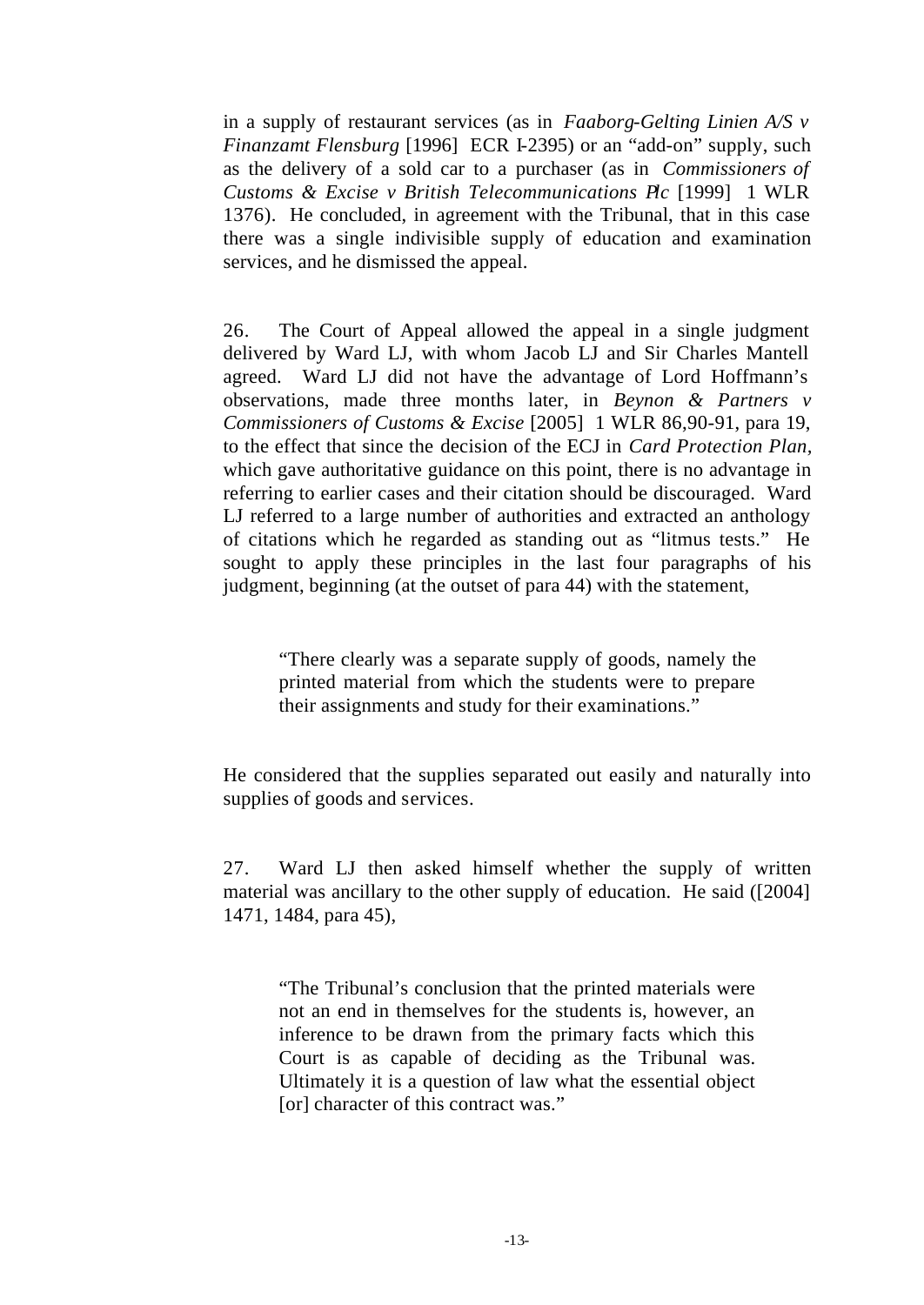He made some observations about the provision of distance-learning courses for employed students and concluded,

"Obtaining their degree was their ultimate goal, of course, and the written material was equally obviously a means to an end. But it seems to me impossible to deny that for the students who availed themselves of this educational service the provision of the written material was an end in itself."

The Lord Justice criticised both the Tribunal and the judge for having assumed that there was a single supply rather than treating that as the first issue. He concluded that there were two distinct supplies, one the exempt supply of educational services, and the other the zero-rated supply of goods. The Court of Appeal remitted the matter to the Tribunal to apportion the students' fees between the respective supplies.

# *The principles in Card Protection Plan*

28. My Lords, I concurred in Lord Hoffmann's speech in *Beynon and Partners v Commissioners of Customs & Excise* [2005] 1 WLR 86, and I have no wish to withdraw or qualify my agreement with any part of it, including his observations about discouraging citation of authority earlier than the ECJ's decision in *Card Protection Plan.* Nevertheless I have to say that the minute examination during this appeal of paras 26- 31 of the ECJ's judgment has made me grateful for the expositions of the judgment by this House, first in the *British Telecommunications* case [1999] 1 WLR 1377 (decided four months after the ECJ's judgment in *Card Protection Plan*), then on the occasion when *Card Protection Plan* itself returned to the House [2002] 1 AC 202 and most recently in *Beynon* [2005] 1 WLR 86.

29. In *Card Protection Plan* Lord Slynn, in paragraphs which I have already quoted ([2002] 1 AC 202, 212, para 22 and 213, para 25) emphasised the need to take an overall view, without "over-zealous dissection", and to look for the essential purpose (objectively assessed) of a transaction. In *British Telecommunications* he referred ([1999] 1WLR 1376, 1384) to the need to look at the commercial reality. In the same case Lord Hope of Craighead said (p1386) that a supply which comprises a single service from an economic point of view should not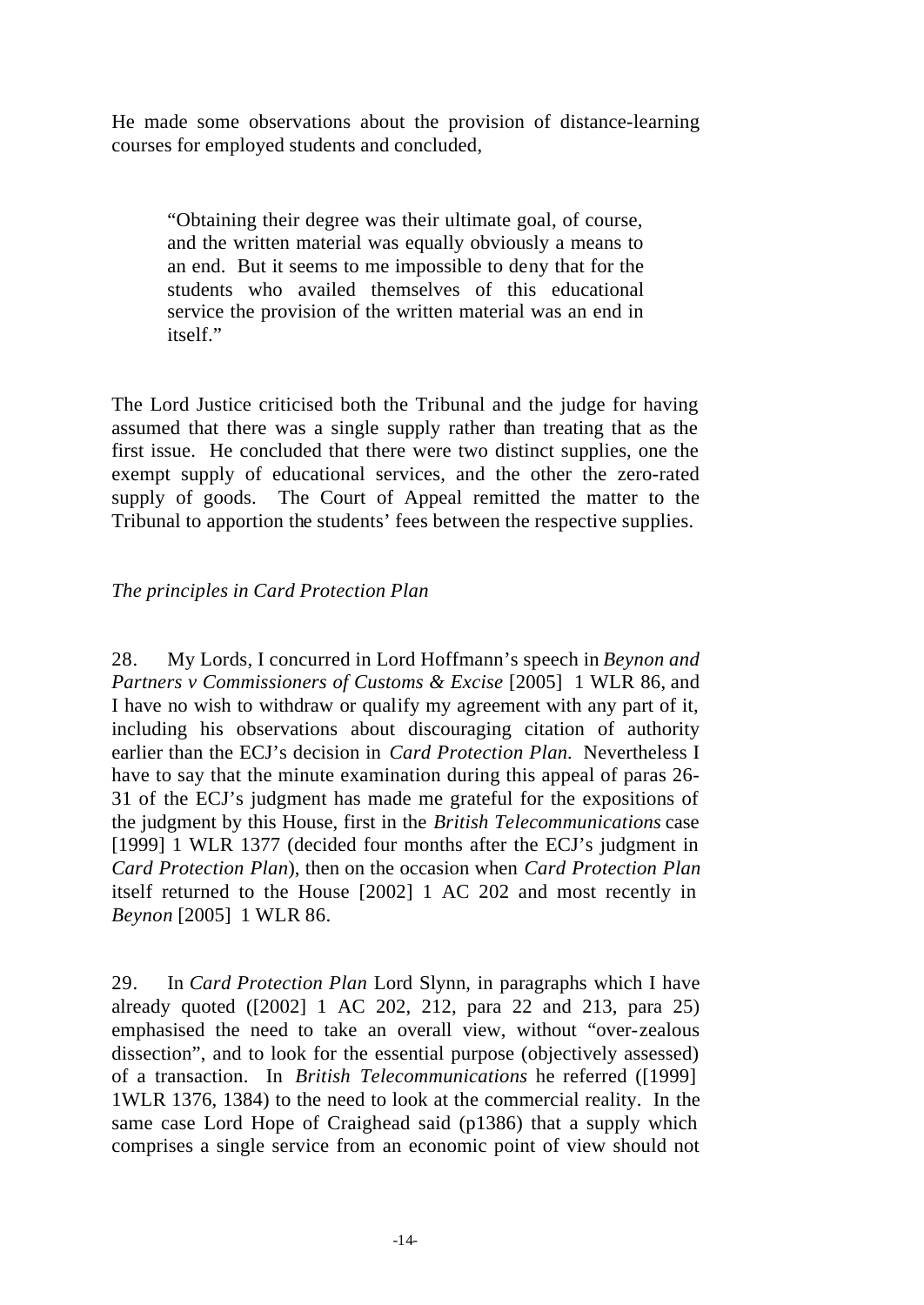be artificially split. In *Beynon* Lord Hoffmann explained ([2005] 1 WLR 86, 91, para 20),

"The Court of Justice observed, in paras 27-29, that the diversity of commercial operations made it impossible to give exhaustive guidance as to how to approach the problem correctly in all cases. Regard should always be had to the circumstances in which the transaction took place. Every supply of 'a service' is by definition distinct and independent but a supply which 'from an economic point of view' comprises a *single* service should not be artificially split into separate 'services'. What matters is 'the essential features of the transaction'.

Lord Hoffmann then went on to quote para 30 of the ECJ's judgment in *Card Protection Plan:*

"There is a single supply in particular in cases where one or more elements are to be regarded as constituting the principal service, whilst one or more elements are to be regarded, by contrast, as ancillary services which share the tax treatment of the principal service. A service must be regarded as ancillary to a principal service if it does not constitute for customers an aim in itself, but a means of better enjoying the principal service supplied: *Customs & Excise Commissioners v Madgett & Baldwin (trading as Howden Court Hotel)* [1998] STC 1189, 1206, para 24."

30. In the course of this appeal there has been much discussion of para 30 of the ECJ's judgment. In my opinion it is clear that this paragraph (which uses the introductory words "in particular") is dealing with a particular case exemplified by *Madgett and Baldwin*. It is not asserting that every distinct element of a supply must be a separate supply for VAT purposes unless it is "ancillary". "Ancillary" means (as Ward LJ rightly observed at [2004] STC 1471, 1482, para 39) subservient, subordinate and ministering to something else. It was an entirely apposite term in the discussion in *British Telecommunications* (where the delivery of the car was subordinate to its sale) and in *Card Protection Plan* itself (where some peripheral parts of a package of services, and some goods of trivial value such as labels, key tabs and a medical card, were subordinate to the main package of insurance services). But there are other cases (including *Faaborg, Beynon* and the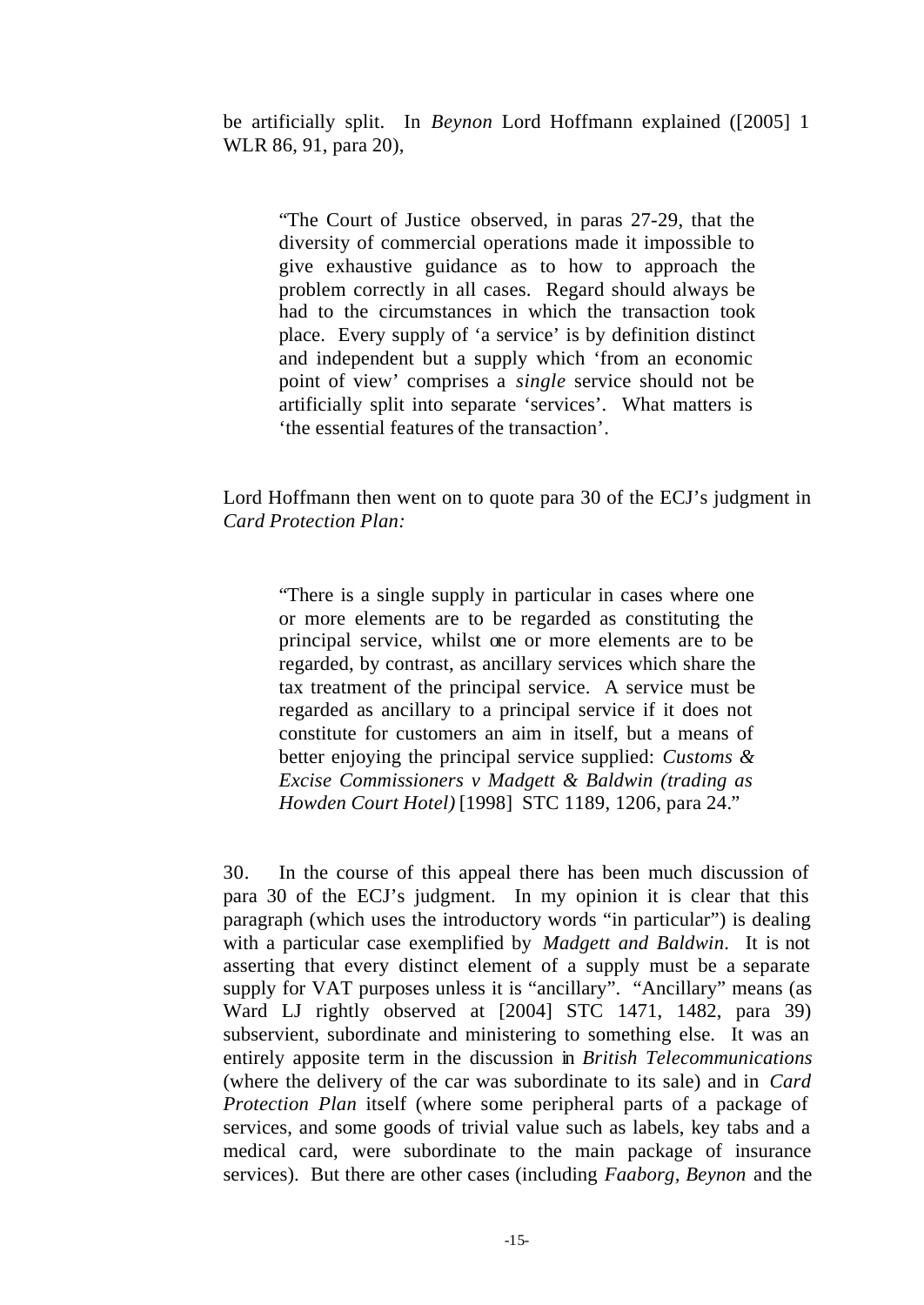present case) in which it is inappropriate to analyse the transaction in terms of what is "principal" and "ancillary", and it is unhelpful to strain the natural meaning of "ancillary" in an attempt to do so. Food is not ancillary to restaurant services; it is of central and indispensable importance to them; nevertheless there is a single supply of services (*Faaborg*). Pharmaceuticals are not ancillary to medical care which requires the use of medication; again, they are of central and indispensable importance; nevertheless there is a single supply of services (*Beynon*).

# *Conclusions*

31. This is the only point on which I can find any significant error in the approach of the Tribunal. The evaluative findings which the Tribunal made at paras 61-64 of its decision, set out above, were conclusions which were open to it on the evidence. The only error was the addition, in para 68, of the statement that the written materials were ancillary to the provision of education. The Tribunal may have thought that authority required it to make this additional finding. In my view it was not necessary, nor (on any sensible use of the word "ancillary") was it correct. But it did not invalidate the Tribunal's earlier conclusions, which were determinative of the matter.

32. Lightman J perceived this difficulty and sought to deal with it in para 34 of his judgment, which I have already quoted. But he seems, with respect, to have been hindered by the same perception that every case had to be squeezed into a matrix of what was "principal" and what was "ancillary". What the judge called "a component part of a single supply" may be (in the fullest sense) essential to it—a restaurant with no food is almost a contradiction in terms, and could not supply its customers with anything—and yet the economic reality is that the restaurateur provides a single supply of services. Without the need to resort to gnomic utterances such as "the medium is the message", the same sort of relationship exists between the educational services which the College provides to a student who takes one of its distance-learning courses and the written materials which it provides to the student.

33. Where ancillary goods or services are relevant to the analysis, Lightman J's description of them as "add-on" may be helpful, so long as it is borne in mind that they may be optional extras (such as in-flight catering on some but not all airlines) or goods or services which, although undoubtedly subsidiary, are for practical purposes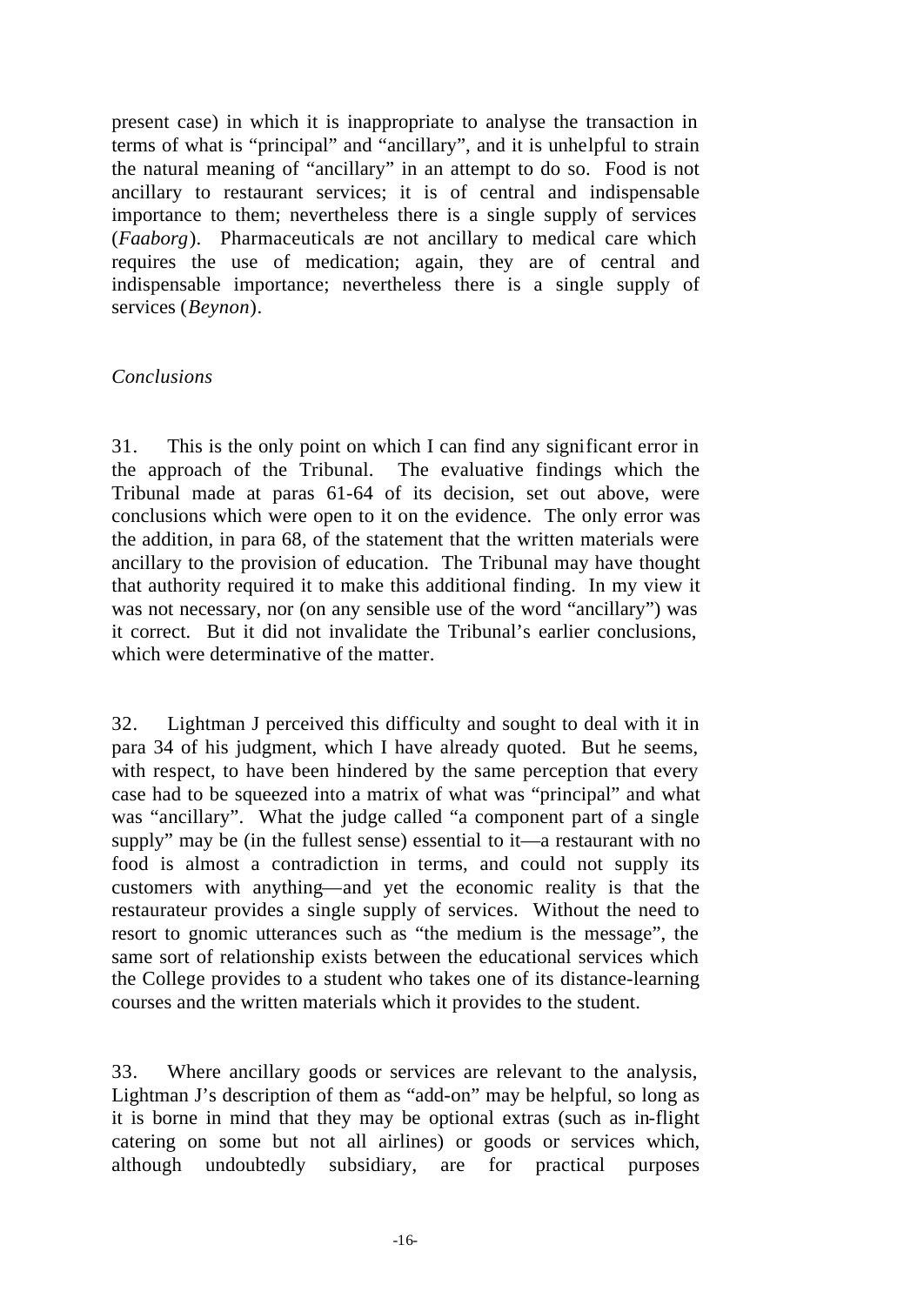indispensable (the ignition key of a car being a simple example). Experience (and the authority of the ECJ in *Card Protection Plan* at para 27) both indicate that this is an area in which it is unwise to attempt any exhaustive schematic analysis.

34. Ward LJ (who did not, as I have noted, have the advantage of Lord Hoffmann's observations in *Beynon* [2005] 1 WLR 86, 90-91, para 19) made a far-reaching survey of the authorities He then, if I may respectfully say so, started off on the wrong foot (in para 44) with the statement that "there clearly was a separate supply of goods." The fact of each student receiving a large parcel of printed materials seems to have impressed him as one solid fact in a shifting world of abstraction. But by using the expression "a separate supply of goods" (which is or at least can be a term of art) he was tending to fall into the same error (taking a questionable proposition as his starting-point) as he detected (para 46 of his judgment) in the decisions of the Tribunal and Lightman J. I do not think those criticisms were justified: see paras 52 to 55 of the Tribunal's decision and paras 23-25 and 35 of Lightman J's judgment.

35. Lord Hoffmann made another important general observation in *Beynon* [2005] 1WLR 86, 93, para 27. Agreeing with the Court of Appeal's view that the characterisation for VAT purposes of a supply is a question of law, he said,

"The Courts have not treated VAT classification in the same way as some questions of classification (for example, whether a contract is of service or for services) which, notwithstanding that there are no facts in dispute, are deemed to be questions of fact so as to exclude on appeal on a question of law: see the discussion in *Moyna v Secretary of State for Work and Pensions* [2003] 1 WLR 1929, 1935, paras 22-25. On the other hand, as Lord Hope of Craighead said in the *British Telecommunications* case [1999] 1WLR 1376, 1386, the question is one of fact and degree, taking account of all the circumstances. In such cases it is customary for an appellate court to show some circumspection before interfering with the decision of the tribunal merely because it would have put the case on the other side of the line."

36. This case seems to me to reinforce the importance of that call for circumspection. The Tribunal saw and heard the witnesses giving their